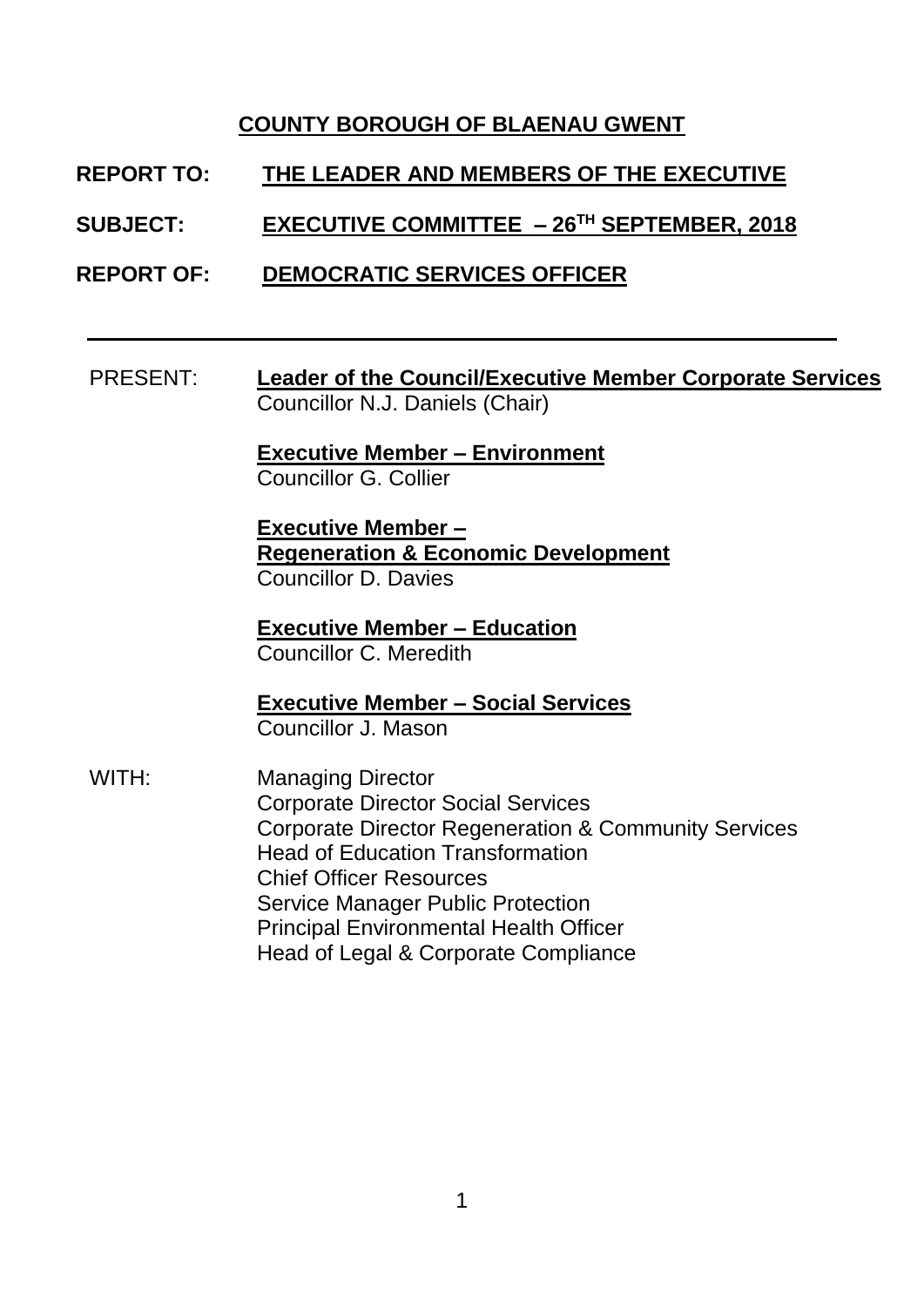## **DECISIONS UNDER DELEGATED POWERS**

| <u>ITEM</u>   | <b>SUBJECT</b>                                                                                                                                                                                                                                                                                                                                                                                                                                                                                                                                     | <b>ACTION</b> |
|---------------|----------------------------------------------------------------------------------------------------------------------------------------------------------------------------------------------------------------------------------------------------------------------------------------------------------------------------------------------------------------------------------------------------------------------------------------------------------------------------------------------------------------------------------------------------|---------------|
|               | <b>DEPUTY LEADER/ENVIRONMENT MATTERS</b>                                                                                                                                                                                                                                                                                                                                                                                                                                                                                                           |               |
| <b>No. 13</b> | CEMETERIES TASK AND FINISH GROUP RECOMMENDATIONS<br><u>(PART 2)</u>                                                                                                                                                                                                                                                                                                                                                                                                                                                                                |               |
|               | Consideration was given to report of the Head of Community Services.                                                                                                                                                                                                                                                                                                                                                                                                                                                                               |               |
|               | The Deputy Leader/Executive Member Environment presented the<br>report which provided the findings from the Cemetery Task and Finish<br>Group.                                                                                                                                                                                                                                                                                                                                                                                                     |               |
|               | The Corporate Director Regeneration & Community Services said the<br>need for investment in the Borough's cemeteries was accepted for the<br>reasons outlined in the report. He referred to the Task and Finish<br>Group preferred Option 1 to utilise the grant from the Crematorium,<br>and said from a service area perspective this would need to be<br>considered along with other funding bids.                                                                                                                                              |               |
|               | The Deputy Leader said the deterioration of the cemeteries was the<br>result of lack of investment over the years, and he commended the<br>work of the Task and Finish Group in addressing the issues, however,<br>the method of resolving the situation financial does not comply with the<br>Council's current arrangements. He said the £247k surplus funds from<br>the Crematorium, when received, should be put into the Council's<br>general reserve and any investment of these funds be considered<br>along with other Council priorities. |               |
|               | The Leader said he had no issue with the principle of the report and he<br>was pleased to see acknowledgement from all political groups that the<br>cemeteries had deteriorated to an unacceptable standard. However,<br>he pointed out that the £247k from the Crematorium had not been<br>formally introduced into the Council via a report stating that we have<br>the money, and he agreed with the Deputy Leader's comments that the                                                                                                          |               |

J.